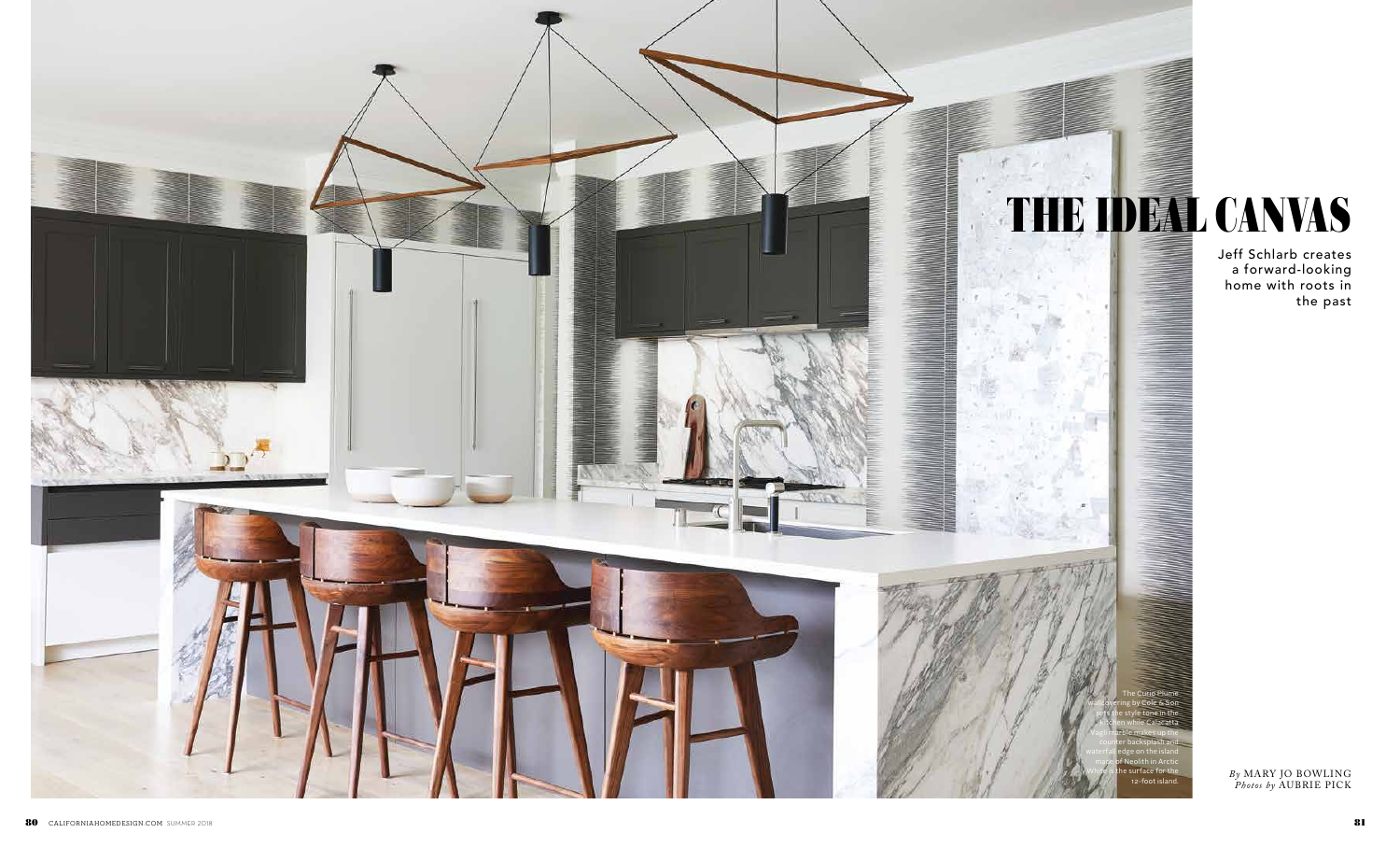**T** here are busy interior designers, and then there's Jeff Schlarb. The San Francisco-based designer has a project list that would make mere mortals blanch. In addition to being the founder and principal of Jeff Schlarb Design Studio, Schlarb runs Green Couch (a real estate staging company), produces a podcast featuring people who possess what he calls "design proclivity" and has just completed his fourth appearance in the San Francisco Decorator Showcase (an annual event that features the work of the region's top designers). In addition to all that, Schlarb regularly takes on personal development projects, and the way he does it is something of an art.

"There are a few ways of doing real estate development," Schlarb says. "You can complete a project quickly, and without much design thought—and this gets it on the market right away. You can do it at a somewhat higher level, maybe even getting an architect involved, and end up with something that's

more middle of the road. How we like to do it is to bring the same spirit and the same energy to a development project that we bring to any project, and we go the extra mile. We are in the business of making badass, amazing homes whether it's for a client or for the real estate market—and that's what's always worked for me."

Case in point: A Cow Hollow home Schlarb recently completed. When he and his partners purchased it, it was an unremarkable multifamily home. Along with architect Stephen Sutro, Schlarb made it a single-family home endowed with what he calls "rad elegance"—that is, in the designer's words, a "revised version of classic design details, married to a seductive edge."

"The original house had a classic exterior and interior trim," says Schlarb. "Our idea was to leave some of those features, but to add modern elements onto the existing house, creating something like a modern mashup—the kind of thing you see in Europe."



The original house, which Schlarb describes as "small for its lot," grew significantly, from 2,800 square feet to 5,600. "We went wider, further back and taller," says Schlarb. "We expanded in every possible direction." The result is a home whose front exterior façade has classic lines and dentil molding, but with large, contemporary windows. The rear exterior is more sleek, with modernist lines and a clearer view of the new penthouse room (dubbed the Sky Lounge). Inside, the modern mix continues with a monochromatic color scheme, marble slabs with a strong vein pattern, highly textured wallcoverings and the kind of exacting details that come from a designer who is willing to sweat them.

"We designed this house with the philosophy of 'Build it and they will come,'" says Schlarb. "We concentrated on high-end finishes and I worked hard to make all of the features—some so subtle that no one else might notice—perfect."

That means elements that may be unlike any you've seen before. In the kitchen, for instance, the surface of the island is composed of Neolith sintered stone and the sides are finished with marble slabs. In the living room, the linear fireplace required, according to Schlarb, "a ridiculous amount of work" (black marble covers surround and trim and fully lines the shelf). In a master bath that's blessed with a good amount of square footage, Schlarb painstakingly aligned the grout lines between the wall and floor tile so they match up perfectly and imported handmade CVL Luminaires light fixtures after spotting them in Paris. This is not to mention the small, uncommon details throughout—such as a stair rail with an angular, curving metal banister and windows with natural stone sills. "We are trying to create things that won't be dated in five or six years," says Schlarb. "I believe you do that by being unique."

If there's any doubt that this is not your regular development project,